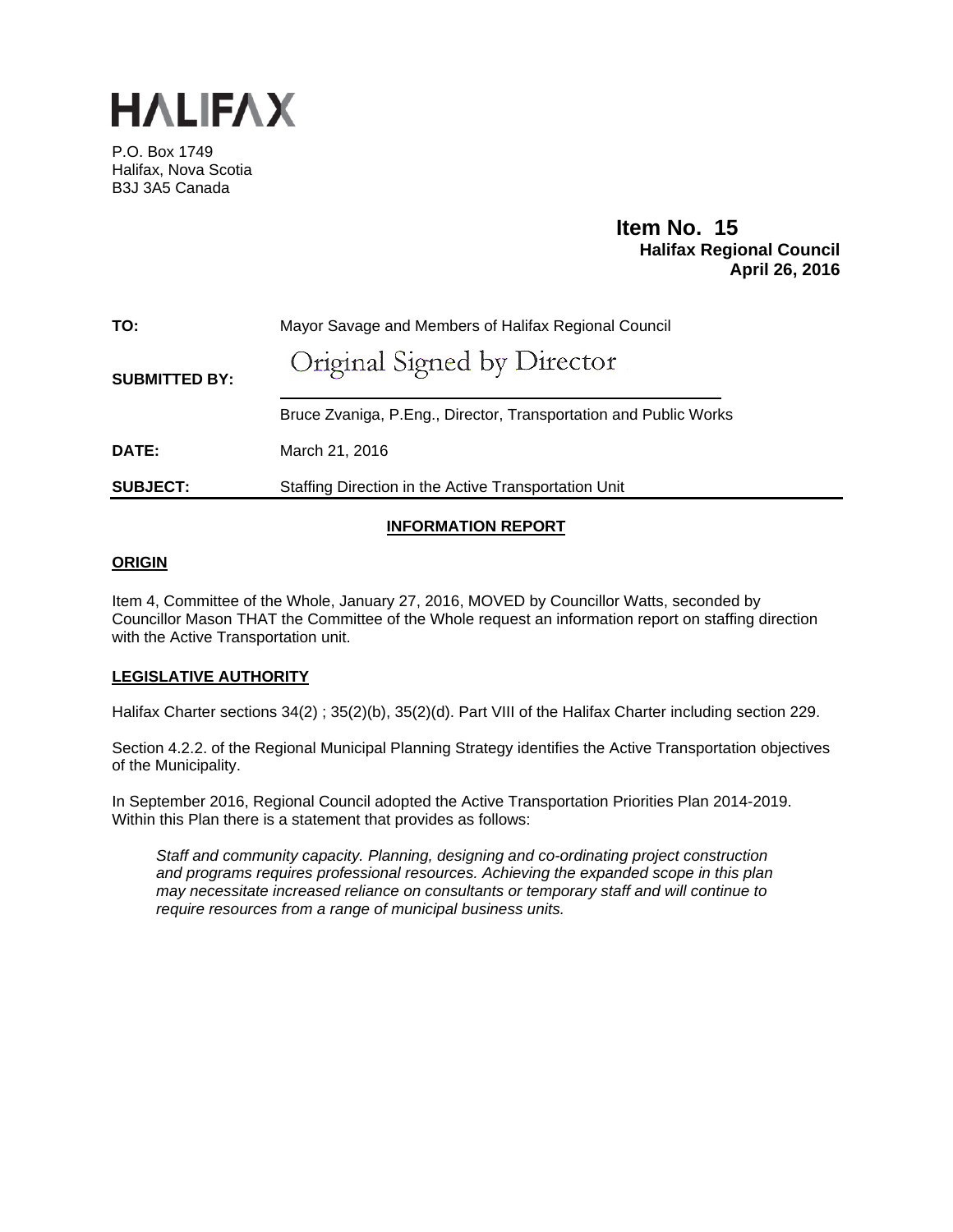# **BACKGROUND**

The current configuration of the Active Transportation group was established in two stages, in fall 2014 and spring 2015, to support the implementation of the "2014-19 Active Transportation Priorities Plan" (AT Plan).

Previous to October 2014, responsibility for implementing the Active Transportation program was split into three groups:

- 1) The Design and Construction group within the Transportation and Public Works business unit was responsible for the planning, tendering and construction of new sidewalks (approximately 0.25 staff);
- 2) The Regional Transportation Planning group within the former Planning and Infrastructure business unit was responsible for planning and implementing bicycle lanes and some municipality-led active transportation greenways, education and promotion activities (e.g. Bike Week and the Bike Map), as well as the writing of the Active Transportation Priorities Plan (roughly two staff); and,
- 3) The Regional Trails Program group within the former Infrastructure and Planning business unit and subsequently Parks and Recreation business unit was responsible for the planning, implementation, maintenance and promotion of active transportation greenways in conjunction with community trails associations (four staff until 2014, and reduced to three staff thereafter).

As of March 2016 there are 3.25 staff with direct responsibility for implementing the AT Plan, all working in the Project Planning and Design group within the Transportation and Public Works business unit. There are also two vacancies within the group as of this date.

HRM Corporate Planning has been engaged to undertake an organizational review of the AT group. The goal of this review is to help the Project Planning and Design AT group plan and "optimize" the newly formed organization within the context of the broader Project Planning and Design team, thus enabling them to accomplish the objectives set out in the AT Plan. Another goal of this review is to establish the points of integration / collaboration between the AT Priorities Plan and other HRM strategic plans such as the forthcoming Integrated Mobility Plan, the Centre Plan and the work of other business units within HRM (e.g. Road Operations and Construction).

### **DISCUSSION**

In the past, direct responsibility for implementing active transportation facilities in HRM has been shared between various business units. The October 2014 realignment of HRM business units was the impetus to unite these groups into one Active Transportation work group and to situate the group in the Project Planning and Design group within Transportation and Public Works.

The organizational review of the group that is currently underway should be complete in summer/fall 2016. Planned outcomes of this review include: an understanding of the current workload and processes in the group; an inventory of current and needed skills; and, documenting how the AT group interfaces with other groups within and outside HRM. This information will be the basis for recommending appropriate staffing levels, updating the work descriptions/functions of staff, clarifying the model for working with the Halifax Regional Trails Association, and ensuring clear roles and responsibilities for HRM business units with respect to AT .

The above description of the staffing levels and the evolution of the core work group responsible for implementing the AT Plan do not take into consideration the role of other business units in supporting the implementation of the AT Plan. For example:

 HRM Corporate Communications dedicates staff time to the annual Bike Week, to public engagement processes to plan new AT facilities, and to producing promotional and educational material;